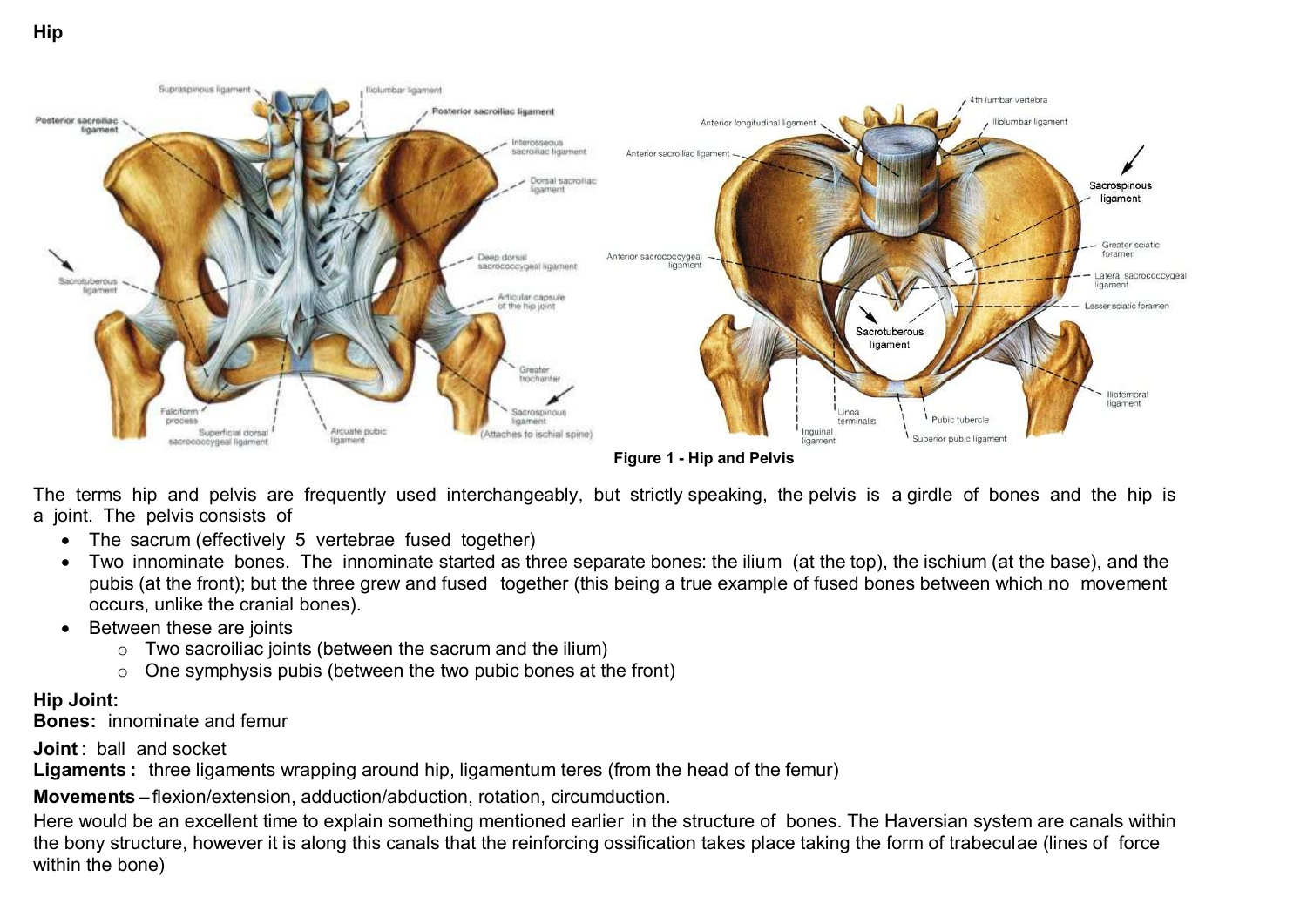### **Muscles of the hip:**

- Flexors:
	- o **Rectus femoris**: from anterior ilium then down as part of quads
	- o **Sartorius**: from ilium down and medial to medial side tibia
	- o **Psoas**: fromT12 and the side of the whole lumbar spine (anterior to TPs, down to top of femur) flexes spine and hip.
	- o **Iliacus** : from iliac fossa, down to same insertion of Psoas; flexes hip
	- o **Tensor fascia lata** (TFL): From anterior gluteal fossa, down to ilial tibial tract (ITT).
	- o **Adductor Longus**: from pubis down to medial femur



**Figure 2 - Hip Flexors**

# Iliac € Ō Q Ě .<br>M 喝 u o

### **Extensors:**

**Hamstrings** : from Ischium to top tibia

 **Gluteus maximus** : iliac crest, sacro-iliac ligament, and sacrotuberous ligament, down and across to the top lateral edge of femur; extends and laterally rotates hip.

 **Adductor Magnus**: inferior pubic rami and ischium, down to medial femur just above knee joint (and across to top of femur); it extends and adducts the thigh

**Figure 3 - Gluteal Muscles and Deep Lateral Rotators**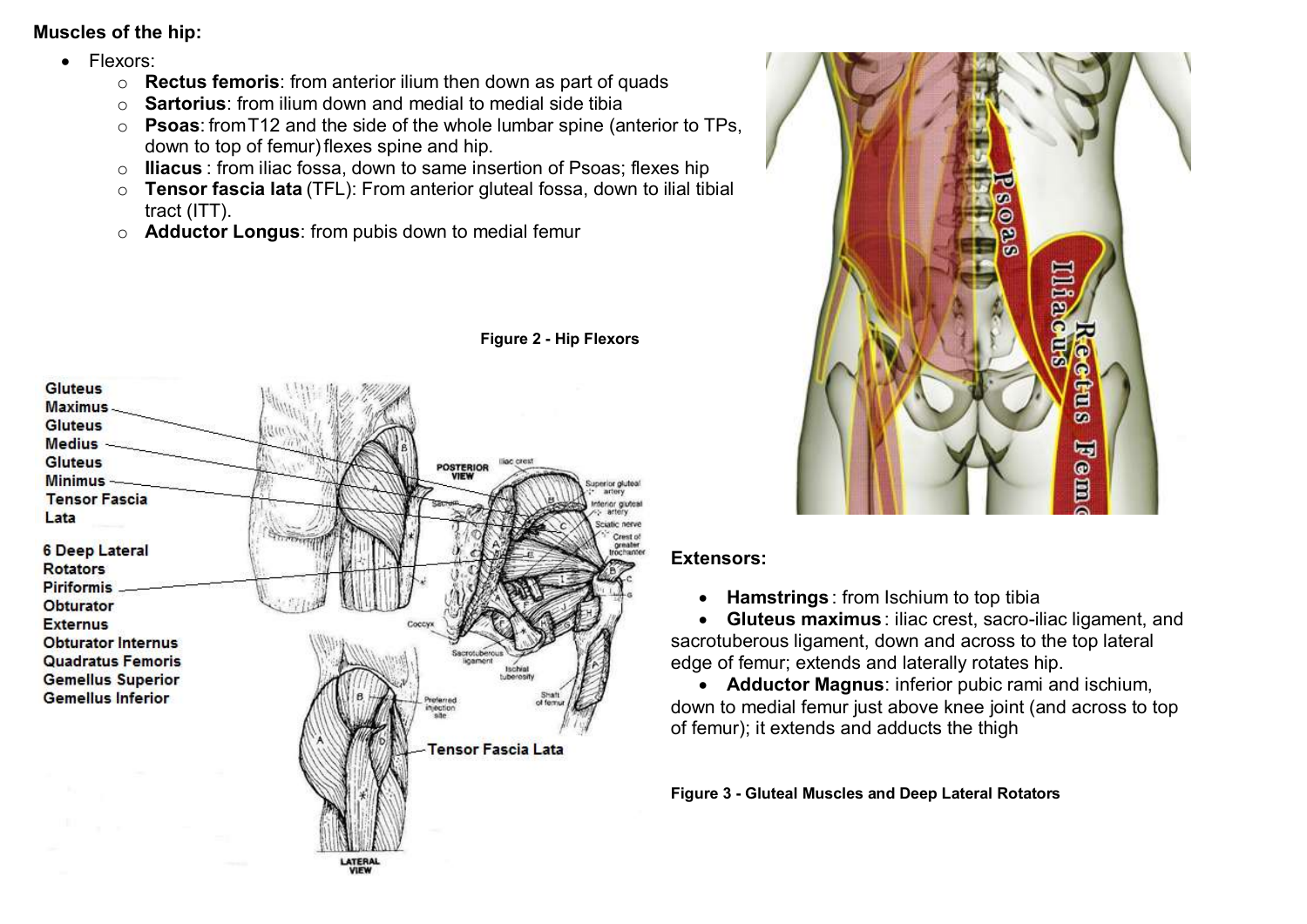**Abductors:**

- **Gluteus medius**: (fig. 63): from gluteal fossa at the side, down to the top of the femur; it abducts and can medially rotate femur. It lies on top of:
- **Gluteus minimus**: from gluteal fossa at side, down to top of femur; it abducts and medially rotates femur.

**Lateral rotators**:

- **Gluteus maximus**
- **Deep lateral rotators** : piriformis, Obturator internus and externus, gemellus superior and inferior, and quadratus femoris.

#### **Medial rotators**:

**Gluteus medius and minimus, TFL** 

**Adductors:** 

- **Pectineus,**
- **Adductor**:
	- o Brevis
	- o Longus
	- o Magnus
	- o Gracilis : from points on pubic bone, down across to femur (except for gracilis, which passes down to top of medial tibia)

**Figure 4 - Adductors Muscles**

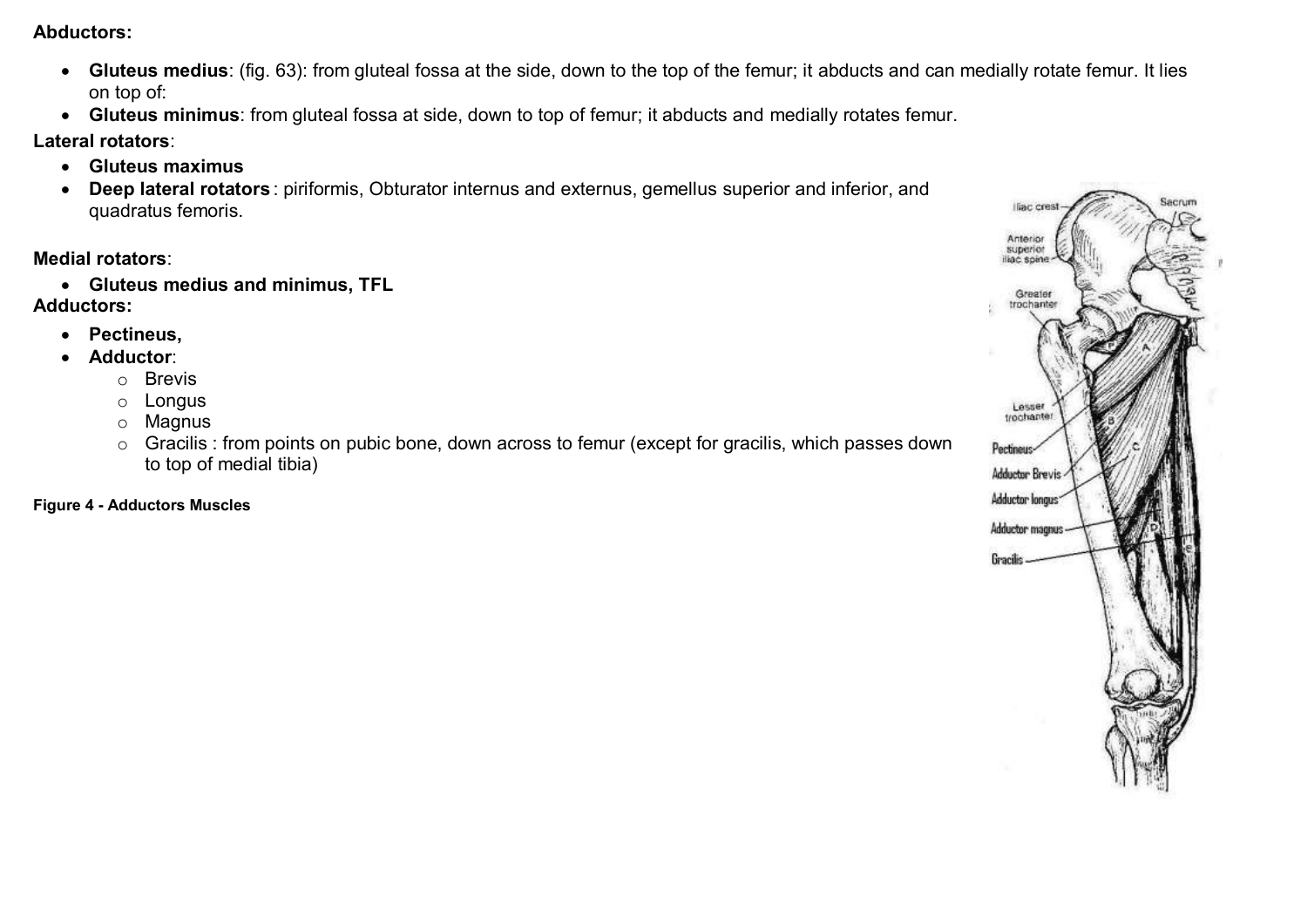#### **Problems affecting hip**

Osteoarthritis: generally regarded as a 'wear and tear' problem. Pain controlled with drugs, else joint replaced



**Figure 5- Osteoarthritis of Hip (**also showing a normal one)

**Fractures**: frequently of ring of pelvis and femoral head (between ball and shaft of femur), repaired surgically with reinforcing bar, or joint replaced; usually in older people



**Fracture in ring of pelvis**

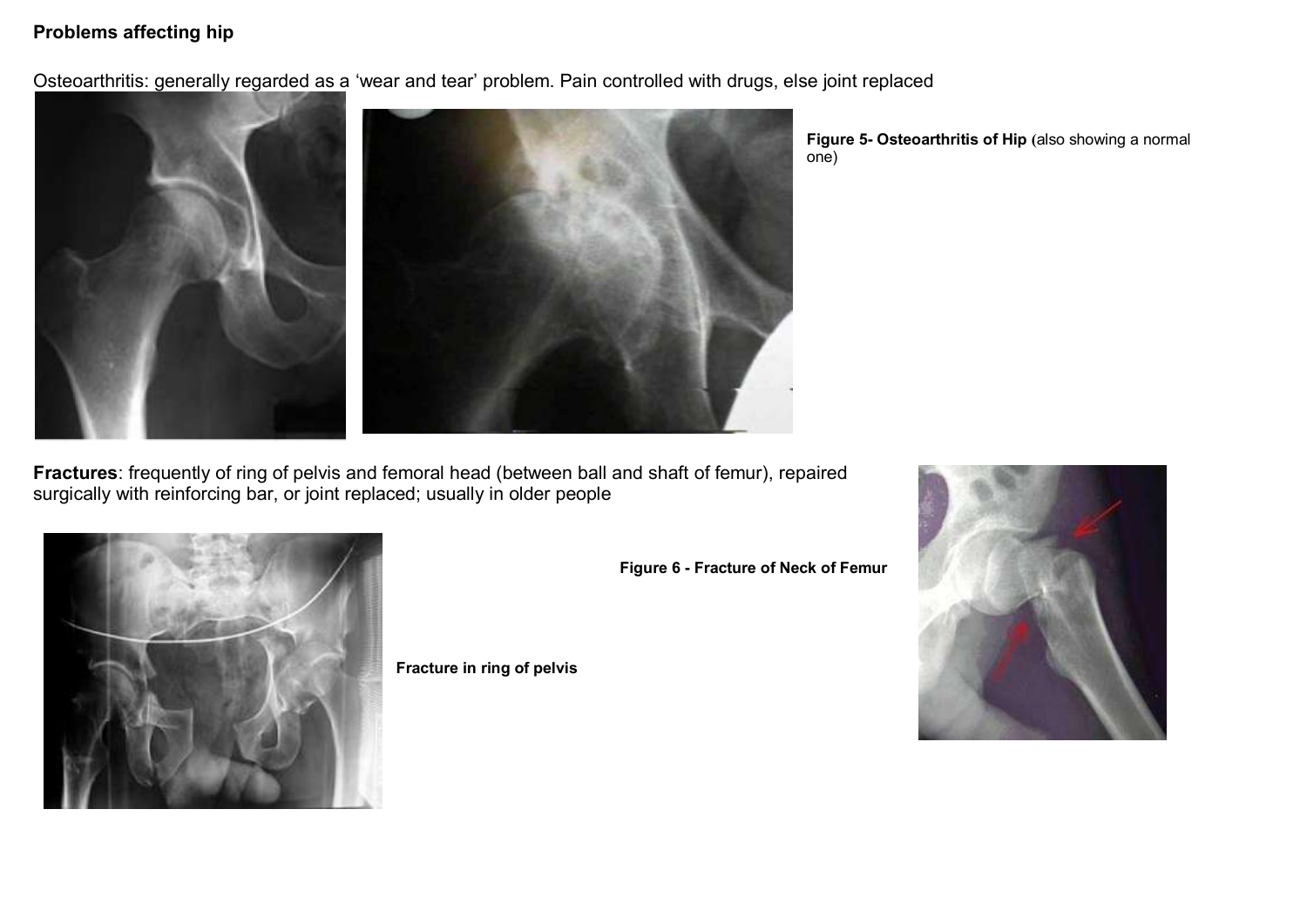**Slipped epiphysis**: this only occurs in young, growing, people. The upper femoral epiphysis is a sheet of cartilage between the neck and the ball of the femur; it presents as a potential line of weakness. This weakness can manifest with the head of the femur slipping back and down; repaired surgically. Here it can be seen on the right of the picture

**Figure 7 - Slipped Epiphysis**

**Congenital dislocation of the hip**:



**Figure 8 - Congenital Dislocation of the Hip**

Abnormally shallow hip socket at birth with varying degrees of severity. This can cause mobility later in life if left undiagnosed. Treated by maintaining a forced abduction of the hips (via a brace) to 'push' the femoral head into the

acetabulum and force it to deepen



**Figure 9 - Protrusio Acetabuli**





Sotelo-Garza and Charnley method.